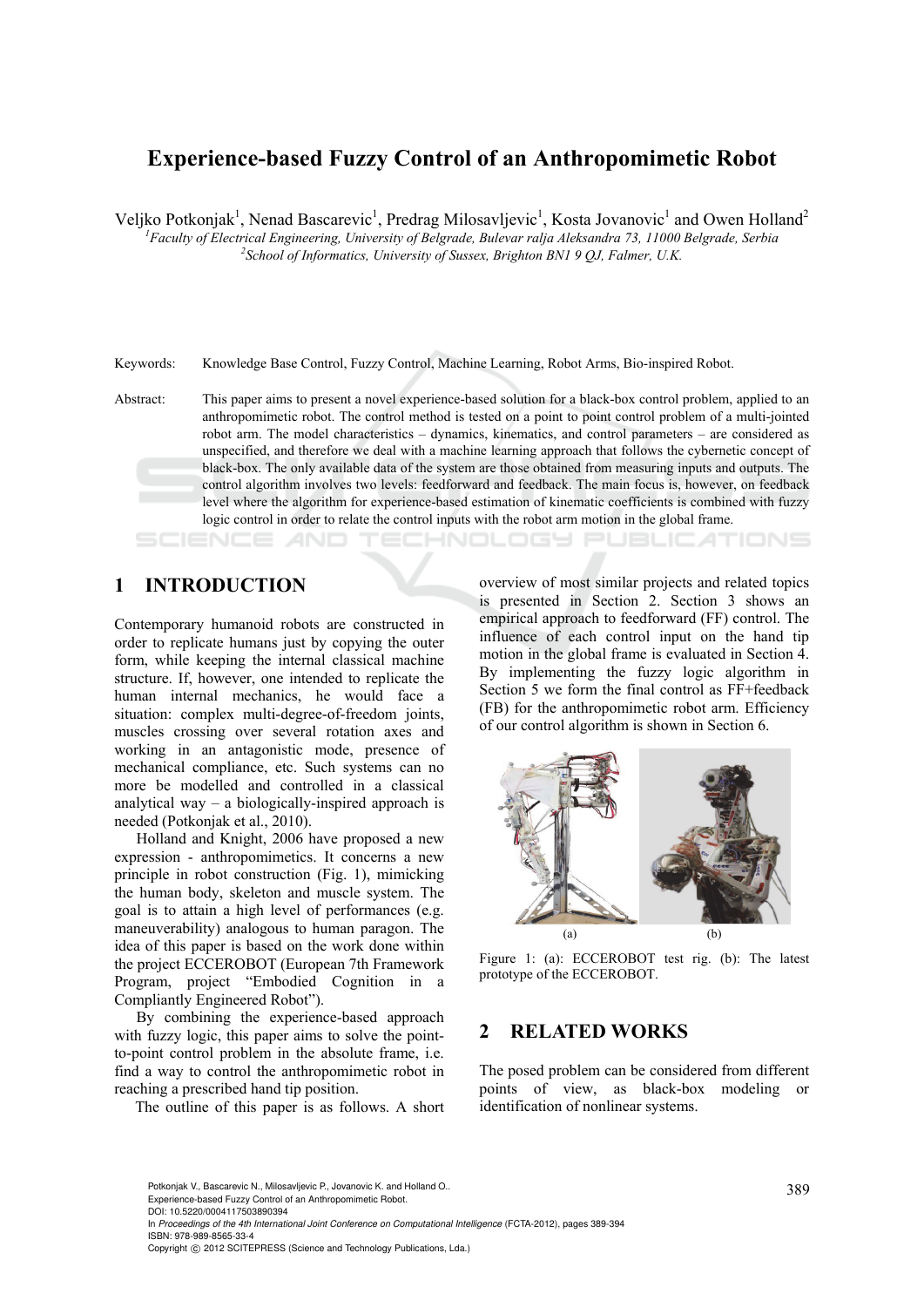Rivals and Personnaz, 1995 showed that there are advantages in using nonlinear state-space models, including a larger class of nonlinear dynamical models. Several examples of nonlinear black-box model structures and approximation issues are proposed by Ljung, 2001. Relationships between fuzzy models, neural networks and classical non-parametric models are discussed. Van Mulders et al., 2009 introduced two nonlinear optimization methods for the identification of nonlinear black box systems. Each method relies on estimation of the parameters of a polynomial nonlinear state-space model by means of a nonlinear least-squares optimization. Gonzalez-Olvera et al., 2009 presented a black-box modelling of two degrees of freedom manipulator. Recurrent neural networks with output feedback are used to solve the visual servoing problem.

Another possible solution for the black-box control can be determined by applying machine learning or predictive control algorithms. Researchers in the field of robotics, Chhabra and Jacobs, 2008 introduce a new learning model for simulated two-joint arm motor control referred to as the Greedy Additive Regression (GAR) model. The model maintains a base of control sequences (i.e., motor synergies) and it is presented for learning the coefficients of a linear combination of sequences. Stulp et al., 2009 presented both, human data and experience-based learning, in order to determine if the end-effector can be brought into a position where the object can be grasped, regardless of the path. Haruno et al., 2001 proposed a new modular architecture, the modular selection and identification for control (MOSAIC) model, for motor learning and control based on multiple pairs of forward (predictor) and inverse models.

### **3 FEEDFORWARD LEVEL**

#### **3.1 Biologically Inspired Control**

Potkonjak et al., 2012 presented the control of antagonistic drives based on a biologically inspired puller-and-follower concept for a single joint system. The pattern of the EMG activity in elbow flexors when a slow linear flexion movement is produced against small constant load is analysed by Tal'nov et al., 1999. After reaching the final value of the joint angle, the burst in the agonist (AG) EMG intensity slowly drops to a steady-state level. In order to provide fine tuning of joint position, AG activation is followed by burst in antagonist (ANT).

We apply the same logic to control the joints in the robot. Namely, the input voltage fed into the actuators must generate similar commands to muscles, followed by the appropriate activation of ANT. Fig. 2 demonstrates the input voltage of the controlled joint and its position. It allows to distinguish two input voltage components in both AG and ANT: the control signal burst mainly responsible for the joint motion; and the silent period that keeps the reached steady state position. The ratio between the maximum values of the AG and ANT inputs as well as the ratio between their burst time duration are constant for a particular joint. Therefore, in order to move the joint to the required position we should change appropriately the AG maximum value and its burst time duration, while the ANT value and its burst time duration are proportionally modified. Namely, it is assumed that antagonist activation would always make proportional contribution to joint motion, compared to agonist contribution. The joints are controlled by voltage inputs presented in Fig. 2.



Figure 2: Top: Agonist and antagonist input voltage control. Bottom: The obtained elbow angle during appropriate control.

### **3.2 Experience Acquisition in Multi-jointed System**

The approach used in controlling a single-joint is now generalized to the multi-jointed robot arm. In examples, a fixed-base arm with seven singledegree-of-freedom joints moved by antagonistically coupled drives is considered. The experience acquiring means the set of motion experiments performed from a set of initial hand-tip positions which define the initial region, and ending in a region of final positions. Figure 3 shows the initial and the final region. When performing a motion experiment, the joints are controlled by heuristically determined control voltages which follow the pattern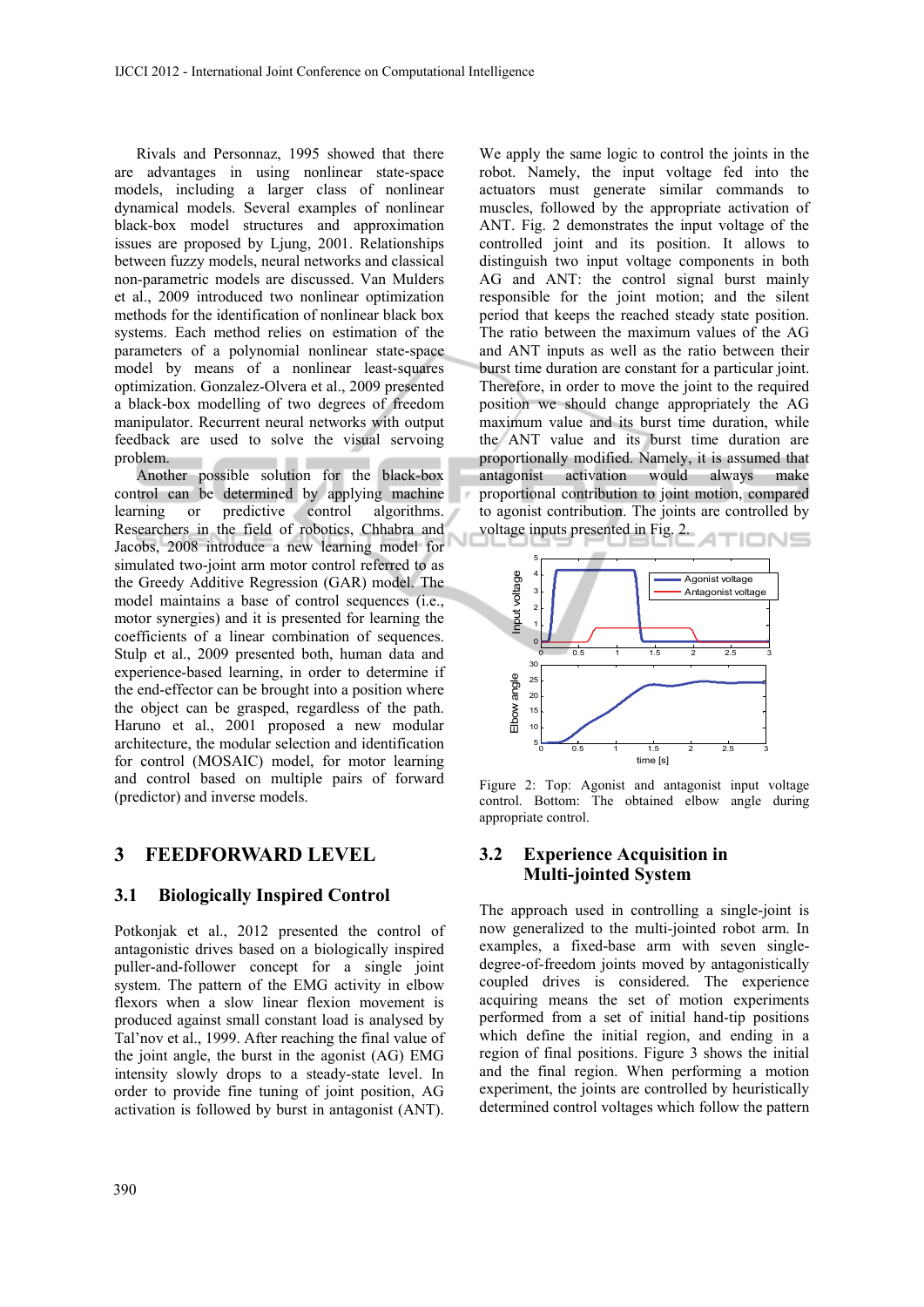presented in Fig. 2. The used pointing example does not specify the path, only the end point.



Figure 3: Recorded initial and final positions of robot hand tip.

The positions shown in Fig. 3, the initial and the final sets, together with the controls applied in these experiments are recorded and represent the system experience, the experience base. The region of initial positions is a sphere with the radius of  $0.1<sub>m</sub>$ , while final region is in the sphere with the radius of  $0.05m$ . In case of a larger sphere, we have to spend more time on experience acquisition if we intend to keep the same distances within the grid, or we may create a grid with larger distances which however would require a more complex interpolation procedure.

Created in the above described way, the experience base relates the initial positions and the input voltages, on one side, with the reached points (output) on the other. Knowledge acquiring, the training, means filling in the base. In our example, for each initial position there are  $90 \div 130$  final positions in the final sphere. The distances in the initial grid are between  $2.5cm$  and  $3.5cm$ . The relevant distance in the final set of positions concerns the final points that resulted from the same initial point: the distances are from  $2cm$  to  $2.5cm$ .

### **3.3 Feedforward Exploitation in Multi-jointed System**

In the exploitation stage the robot is required to reach a target point (hand-tip position  $F_0$ ) that has not been previously reached in training, starting from a position  $(S_0)$  that has not been previously used. In this phase, the experience base is used to derive the appropriate input control pattern. Here, a linear interpolation scheme was applied to compute the control from a set of closest neighbors found in

the base. The FF motor control represents as a linear combination of these neighboring control sequences (Chhabra and Jacobs, 2008).

The interpolation and the calculation of the FF control are done before the robot moves, i.e. off-line. Since any interpolation gives the approximate solution, the obtained control would drive the robot to a vicinity of the target point; the deviation being dependant on the competency of the knowledge base and the interpolation method; hence the closest neighbours would be used for FF interpolation. Therefore, the algorithm starts with the sequential search for the closest four initial positions around  $S_0$ , from the initial set. Also, the four final positions around  $F_0$ , from the final set, as well as the control inputs are chosen for the linear interpolation algorithm. The positions  $S_0$  and  $F_0$  must be inside of polyhedral defined by neighbours from the initial and the final sphere, respectively. Namely, after acquiring stage, the model shows generalization to novel tasks whose dynamics lie within the polyhedral of already learned dynamics (Haruno et al., 2001)**.** The total control input for each motor is the summation of the sequences from experience base using the coefficients, to weight the contributions. Numerous experiments of FF interpolation, in our case of the ECCEROBOT, have shown that the distance between the position reached by FF and the target position  $F_0$  in global frame does not exceed 6mm. The required precision of the robot hand tip is set to 1mm in each axis. FF control is not sufficient to drive the hand tip into satisfactory final position. To achieve this requirement we need to extend the control by adding feedback for fine tuning. Therefore, at the moment when the tip is at 6mm distance from the final point, the feedback component is added.

### **4 FUZZY LOGIC FEEDBACK CONTROL**

We shortly remind of the goal – solving the point-topoint control problem in the global frame, relying only on experience. The fuzzy logic (Zadeh, 1965) is chosen to cope with this complex problem. A fuzzy controller is implemented.

In the proposed fuzzy controller we use two input variables (position error and derivative of position error) and one output variable (voltage) for each axis. The membership functions for inputs and output are shown in Fig. 4.

As shown in Fig. 4, fuzzy membership functions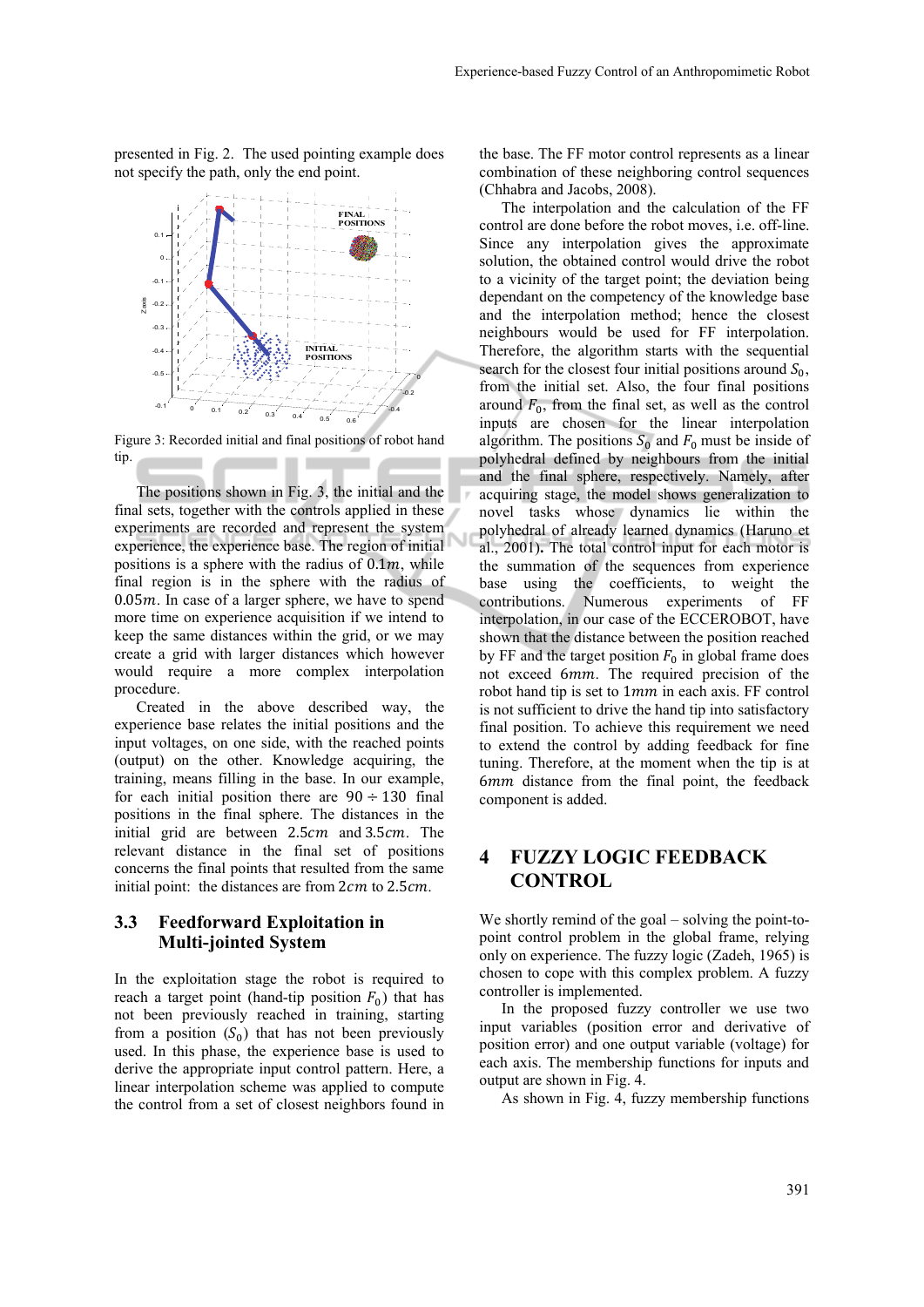comprise a range of values and can actually overlap. Triangular shapes have been adopted for the fuzzy subsets. Both input variable ranges  $(x_1, x_2)$  were founded experimentally and the inputs do not exceed defined values. The maximum feedforward position error is extended to a 10mm in a case of the lower base resolution. The "diff error" input (and "error" as well) is calculated every 0.001s (sampling time), so derivative of the error has low values and rescaling was required to obtain reasonable range of inputs. The following five and seven fuzzy levels are chosen for the control inputs of the fuzzy controller in the fuzzification process. These numbers of sets are established as optimal values for our system. The final region of interests for "error" variable is between [-1mm, 1mm], so the first fuzzy set (NOE) has to be in that range, the second and the third set (SNE and SPE) have to overlap with the first set and have to be narrow if we want to control the error near the zero value. The fourth and the fifth set (NE and PE) cover a wider range around 5mm value and the sixth and the seventh set (VNE and VPE) cover more than 6mm values in a case of greater error. These seven sets are also required for smooth error change definition due to time. Numerous simulations showed more satisfactory results if the sets do not overlap at 0.5 degree. The number of sets depends on the (input range)/(final region range) ratio and the desired time response of the system. Analogues procedure is applied to "diff\_error" sets.



Figure 4: Membership functions for position error, derivative of position error and voltage.

Seven sets of membership functions are defined for the output variable "voltage". We want to avoid rough fluctuations of the voltage during changeable position error and thus seven sets, including overlapping between two consecutive sets, are implemented.

*If-then* rule base is shown in Table 1. All possible rule combinations of fuzzy inputs and their results as outputs are presented in that table. The used fuzzy operator is *AND*. The derivation of the fuzzy control rules is heuristic in nature and based on the following theoretical criteria presented in Table 1. Finally, for our purposes the centroid defuzzification method is used.

Table 1: If-then rules.

|       | <b>DERIVATIVE OF ERROR</b> |            |             |            |             |            |
|-------|----------------------------|------------|-------------|------------|-------------|------------|
|       | AND                        | <b>DNE</b> | <b>SDNE</b> | <b>DZE</b> | <b>SDPE</b> | <b>DPE</b> |
| ERROR | <b>VNE</b>                 | <b>VNV</b> | VNV         | <b>VNV</b> | <b>VNV</b>  | <b>VNV</b> |
|       | <b>NE</b>                  | NV         | NV          | <b>SNV</b> | <b>SNV</b>  | <b>NOV</b> |
|       | <b>SNE</b>                 | NV         | <b>SNV</b>  | <b>SNV</b> | <b>NOV</b>  | <b>SPV</b> |
|       | <b>NOE</b>                 | <b>NV</b>  | <b>SNV</b>  | <b>NOV</b> | <b>SPV</b>  | <b>PV</b>  |
|       | <b>SPE</b>                 | <b>SNV</b> | <b>NOV</b>  | <b>SPV</b> | <b>PV</b>   | <b>PV</b>  |
|       | <b>PE</b>                  | <b>NOV</b> | <b>SPV</b>  | <b>SPV</b> | <b>PV</b>   | PV         |
|       | VPE                        | <b>VPV</b> | <b>VPV</b>  | <b>VPV</b> | <b>VPV</b>  | VPV        |
|       |                            |            |             |            |             |            |

The meanings of the acronyms from Table 1 are shown in Table 2.

Table 2: The meanings of the acronym from the Table 1.

| <b>ERROR</b>                  | <b>DIFF ERROR</b>           |  |  |  |  |
|-------------------------------|-----------------------------|--|--|--|--|
| VNE-very negative error       | $DNE - diff$ negative error |  |  |  |  |
| $NE - negative error$         | SDNE-Sdiff negative error   |  |  |  |  |
| $SNE - Snegative error$       | $DZE - diff$ zero error     |  |  |  |  |
| $NOE - no error$              | SDPE-Sdiff_positive_error   |  |  |  |  |
| $SPE - Spositive error$       | $DPE - diff$ positive error |  |  |  |  |
| $PE - positive error$         |                             |  |  |  |  |
| $VPE - very positive error$   |                             |  |  |  |  |
| <b>VOLTAGE</b>                |                             |  |  |  |  |
| $VNV - very negative voltage$ | $NV$ – negative voltage     |  |  |  |  |
| $SNV - S\nnegative$ voltage   | $NOV - no$ voltage          |  |  |  |  |
| SPV - Spositive_voltage       | $PV - positive$ voltage     |  |  |  |  |
| VPV - very_positive_voltage   |                             |  |  |  |  |

### **5 KINEMATIC COEFFICIENTS**

The fuzzy logic was implemented and now we dispose with the control signals of our process. There are  $2n$  (in our case  $n=7$ ) control inputs and only three outputs  $(x, y, z)$  and  $z$  position), so that a question is posed: How to determine the influence of each control input on the hand tip motion in the global frame?

Although this system has fourteen inputs, the feedback phase uses only seven independent inputs, the pullers, to control the hand tip positioning. The other seven result from the puller-follower concept (Potkonjak et al., 2012).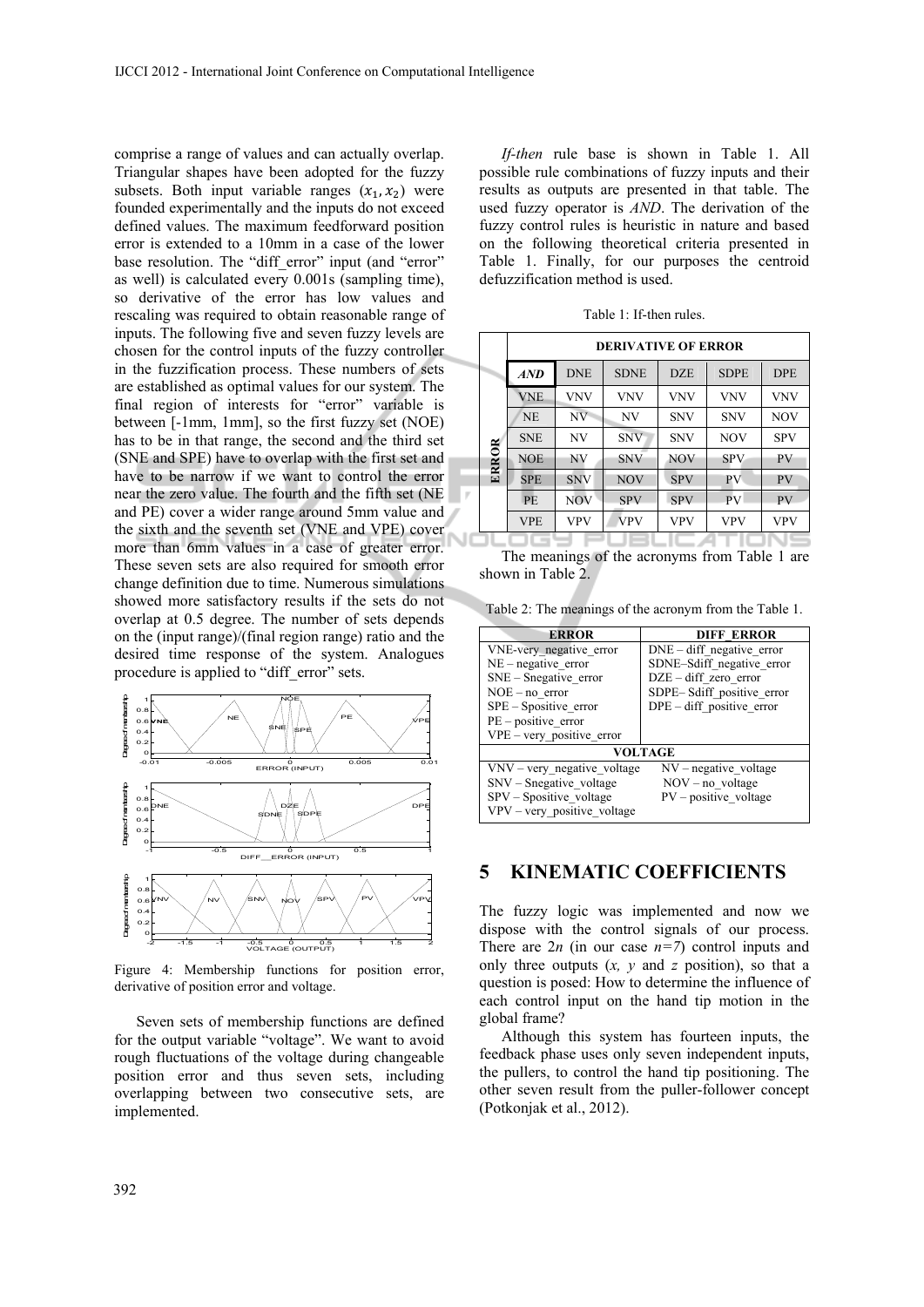Kinematic coefficients are defined as parameters which describe the relation between control inputs and the axes of the global frame. For each joint  $i$ (controlled by two inputs), three normalized coefficients  $n_{c_{x_i}}$ ,  $n_{c_{y_i}}$ ,  $n_{c_{z_i}}$  are assigned, for *x*, *y* and *z* axis, respectively.

Suppose that pure feedforward brings the hand tip to point  $\hat{F}_0 = (x_{ff}, y_{ff}, z_{ff})$ . Coordinates of the points from the narrow environment (neighbours of  $\hat{F}_0$ ) are denoted as  $(x_j, y_j, z_j)$ ,  $j = 1, 2, ..., N$  (*j*neighbour number). This chapter presents only the algorithm for the *x* axis – the analogues procedure is applied for *y* and *z* axes. The first calculated parameter is

$$
K_{x_j} = \frac{|x_{ff} - x_j|}{|x_{ff} - x_j| + |y_{ff} - y_j| + |z_{ff} - z_j|}
$$
 (1)

which defines normalized  $x$  distance (between feedforward and the neighbouring position) in comparison to  $y$  and z distance for the current neighbour  $S_i$ . Next calculated parameter is about joint angle position in the local frame:

$$
E_{q_{ij}} = |q_{ff_i} - q_{ij}|;
$$
  
\n
$$
P_{q_{ij}} = \frac{E_{q_{ij}}}{E_{q_{1j} + E_{q_{2j} + \dots + E_{q_{7j}}}}
$$
\n(2)

which determines normalized deviations between joint positions  $(q_{ff}$ ;  $i -$  joint number) reached by FF, and joint positions  $(q_{ij})$  of the neighbour. Parameter  $P_{q_{ij}}$  is used to normalize the joint difference between all seven joints for the chosen neighbour in the joint space. Now, the normalized distance along x axis between  $\hat{F}_0$  and each neighbour position  $S_j$  is evaluated. Equation (3) estimates coefficients  $(L_{x_i})$  used to compare the x distances of each neighbour *j* from  $\hat{F}_0$ :

$$
L_{x_j}
$$
  
=  $\frac{|x_{ff} - x_j|}{|x_{ff} - x_1| + |x_{ff} - x_2| + \dots + |x_{ff} - x_N|}$  (3)

The required coefficients  $(K_{x_j}, P_{q_{ij}}, L_{x_j})$  have been estimated. The influence of each coefficient should be treated equally and therefore a product of these parameters is formulated as a connection:

$$
C_{x_i} = \sum_{j=1}^{N} K_{x_j} P_{q_{ij}} L_{x_j}
$$
 (4)

Equation (4) represents the influence of a particular joint *i* along *x* direction. The proper form which is used as the final kinematic coefficient is

$$
n_{c_{x_i}} = \frac{c_{x_i}}{c_{x_i} + c_{y_i} + c_{z_i}}
$$
 (5)

Finally, the influence of each joint on each axis direction is calculated and can be used in final form.

The final equation for the control input during feedback phase is

$$
U_i = U_{i,static} \pm n_{C_{x_i}} U_{fuzzy}(x) \pm n_{C_{y_i}} U_{fuzzy}(y)
$$
  

$$
\pm n_{C_{z_i}} U_{fuzzy}(z)
$$
 (6)

The variable  $U_{static}(i)$  is a static voltage of  $i$  – joint required to keep the joint in the prescribed position during steady state. For the target position the static voltage is estimated using feedforward algorithm (see Section 3.3). The signs  $\pm$  in (6) are chosen experimentally using experience base. They represent the situation when the control input is increased, in which direction (positive "+" or negative " $-$ ") the hand tip moves to (for each axis).

## **6 SIMULATION RESULTS**

Control was verified by simulation. The theory developed above is applied to the simulator of the robot arm driven by antagonistically coupled drives.

OGY PUBLICATIONS



Figure 5: Hand tip position in global frame during feedforward and feedback control.

Figs. 5 and 6 depict the example where the feedforward makes the error of 5mm in *z* axis direction. The whole motion of the robot arm lasts 5,5s. During first 3s feedforward control is applied in order to drive the robot arm tip from initial position  $S_0$  to position  $\hat{F}_0$ . In the next 2,5s the system is controlled by FF and FB. In spite of oscillations caused by fuzzy controller the final hand tip position finally comes into prescribed region,  $\pm$ 1mm around the reference position  $F_0$  (Fig. 5). Figure 6 shows FF and FB control signals.